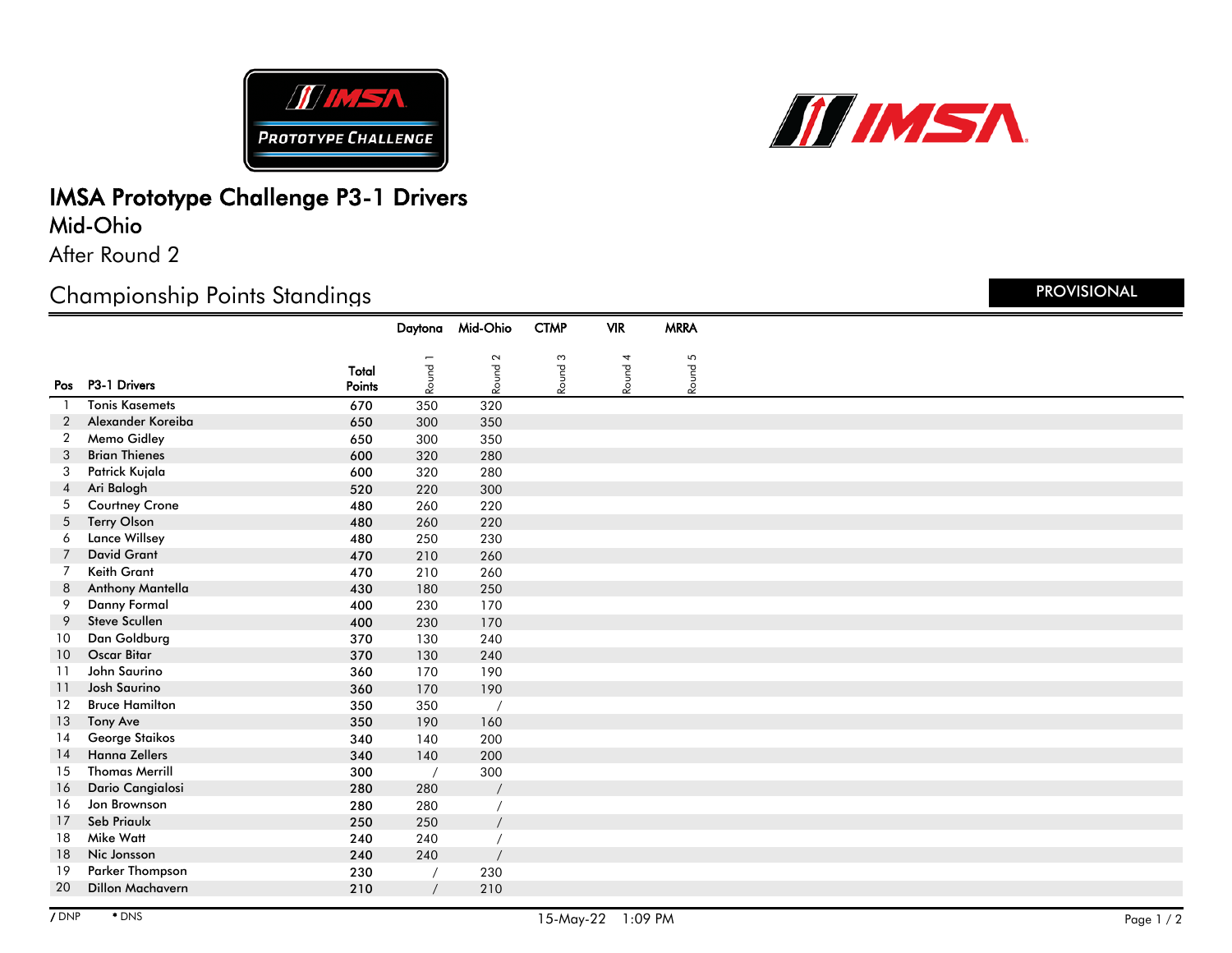



#### IMSA Prototype Challenge P3-1 Drivers Mid-Ohio

After Round 2

# Championship Points Standings

|    |                        |                 | Daytona | Mid-Ohio | <b>CTMP</b>    | <b>VIR</b> | <b>MRRA</b> |
|----|------------------------|-----------------|---------|----------|----------------|------------|-------------|
|    |                        |                 |         | $\sim$   | $\mathfrak{S}$ | 4          |             |
|    | Pos P3-1 Drivers       | Total<br>Points | Round   | Round    | Round          | Round      | Round 5     |
| 20 | Mark Kvamme            | 210             |         | 210      |                |            |             |
| 21 | Dakota Dickerson       | 200             | 200     |          |                |            |             |
| 21 | Josh Sarchet           | 200             | 200     |          |                |            |             |
| 22 | Antoine Comeau         | 190             | 190     |          |                |            |             |
| 23 | Orey Fidani            | 180             | 180     |          |                |            |             |
| 24 | Gerry Kraut            | 180             |         | 180      |                |            |             |
| 24 | Stephen Simpson        | 180             |         | 180      |                |            |             |
| 25 | <b>Efrin Castro</b>    | 160             | 160     |          |                |            |             |
| 25 | <b>Riley Dickinson</b> | 160             | 160     |          |                |            |             |
| 26 | Joe Robillard          | 150             | 150     |          |                |            |             |
| 26 | Stevan McAleer         | 150             | 150     |          |                |            |             |
| 27 | Jason Rabe             | 150             |         | 150      |                |            |             |
| 27 | Tyler Maxson           | 150             |         | 150      |                |            |             |
| 28 | George Kurtz           | 120             | 120     |          |                |            |             |
| 28 | Jon Bennett            | 120             | 120     |          |                |            |             |
| 29 | <b>Bob Doyle</b>       | $\mathbf 0$     | $\ast$  |          |                |            |             |
| 29 | Moritz Kranz           | 0               | $\ast$  |          |                |            |             |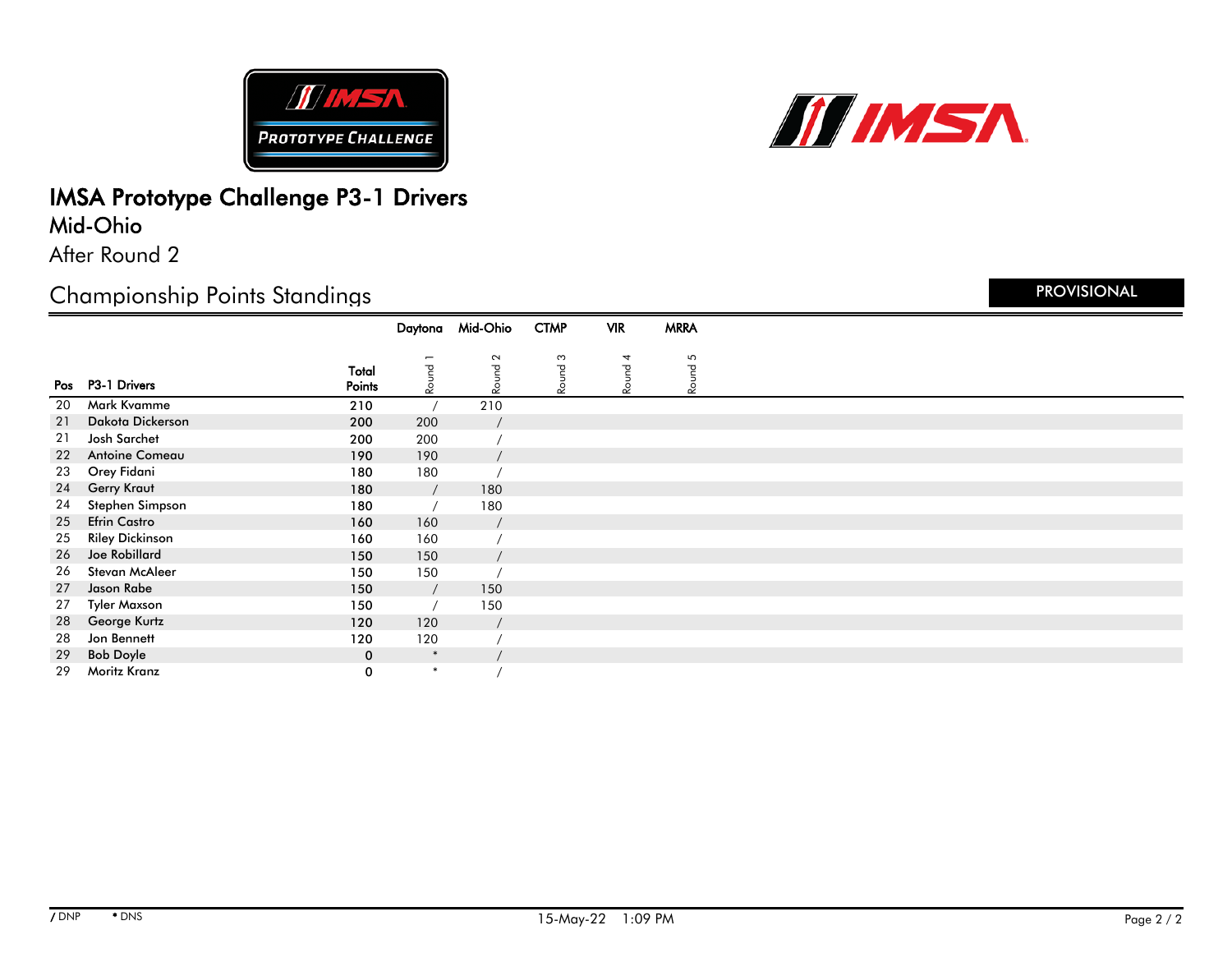



## IMSA Prototype Challenge P3-1 Teams Mid-Ohio

After Round 2

# Championship Points Standings

|                 |                 |                                     |        | Daytona | Mid-Ohio       | <b>CTMP</b> | <b>VIR</b> | <b>MRRA</b> |  |
|-----------------|-----------------|-------------------------------------|--------|---------|----------------|-------------|------------|-------------|--|
|                 |                 |                                     |        |         |                |             |            |             |  |
|                 |                 |                                     | Total  | Round   | $\sim$<br>burg | Round 3     | 4<br>Round | Round 5     |  |
| Pos             | Nr.             | <b>TEAM</b>                         | Points |         | è              |             |            |             |  |
|                 | 60              | Wulver Racing                       | 670    | 350     | 320            |             |            |             |  |
| $\overline{2}$  | 23              | <b>JDC MotorSports</b>              | 650    | 300     | 350            |             |            |             |  |
| 3               | 77              | <b>US RaceTronics</b>               | 600    | 320     | 280            |             |            |             |  |
| $\overline{4}$  | 30              | Jr III Racing                       | 520    | 220     | 300            |             |            |             |  |
| 5               | 3               | Jr III Racing                       | 480    | 260     | 220            |             |            |             |  |
|                 | $6$ 14          | Sean Creech Motorsport              | 480    | 250     | 230            |             |            |             |  |
| $7^{\circ}$     | 40              | <b>JDC</b> MotorSports              | 470    | 210     | 260            |             |            |             |  |
|                 | 8 17            | <b>AWA</b>                          | 430    | 180     | 250            |             |            |             |  |
| 9               | 46              | CT Motorsports LLC                  | 400    | 230     | 170            |             |            |             |  |
| 10 <sup>1</sup> | $6\overline{6}$ | Performance Tech Motorsports        | 370    | 130     | 240            |             |            |             |  |
| 11              | 18              | Muehlner Motorsports America        | 370    | 160     | 210            |             |            |             |  |
| 12 <sup>°</sup> | 57              | <b>OPHANIM MOTORSPORTS</b>          | 360    | 170     | 190            |             |            |             |  |
| 13              | 54              | <b>MLT Motorsports</b>              | 350    | 200     | 150            |             |            |             |  |
| 14              | 44              | Ave Motorsports with GRS            | 350    | 190     | 160            |             |            |             |  |
| 15              | 61              | Ave Motorsports with GRS            | 340    | 140     | 200            |             |            |             |  |
| 16 <sup>1</sup> | 47              | Forty7 Motorsports                  | 280    | 280     |                |             |            |             |  |
| 17              | 15              | <b>D MOTORSPORTS</b>                | 240    | 240     |                |             |            |             |  |
| 18              | 9               | <b>JDC</b> MotorSports              | 180    |         | 180            |             |            |             |  |
| 19              | 43              | <b>JDC</b> MotorSports              | 150    | 150     |                |             |            |             |  |
| 20              | $\overline{4}$  | Crowdstrike Racing by D Motorsports | 120    | 120     |                |             |            |             |  |
| 21              | 21              | Muehlner Motorsports America        | 0      | $\ast$  |                |             |            |             |  |